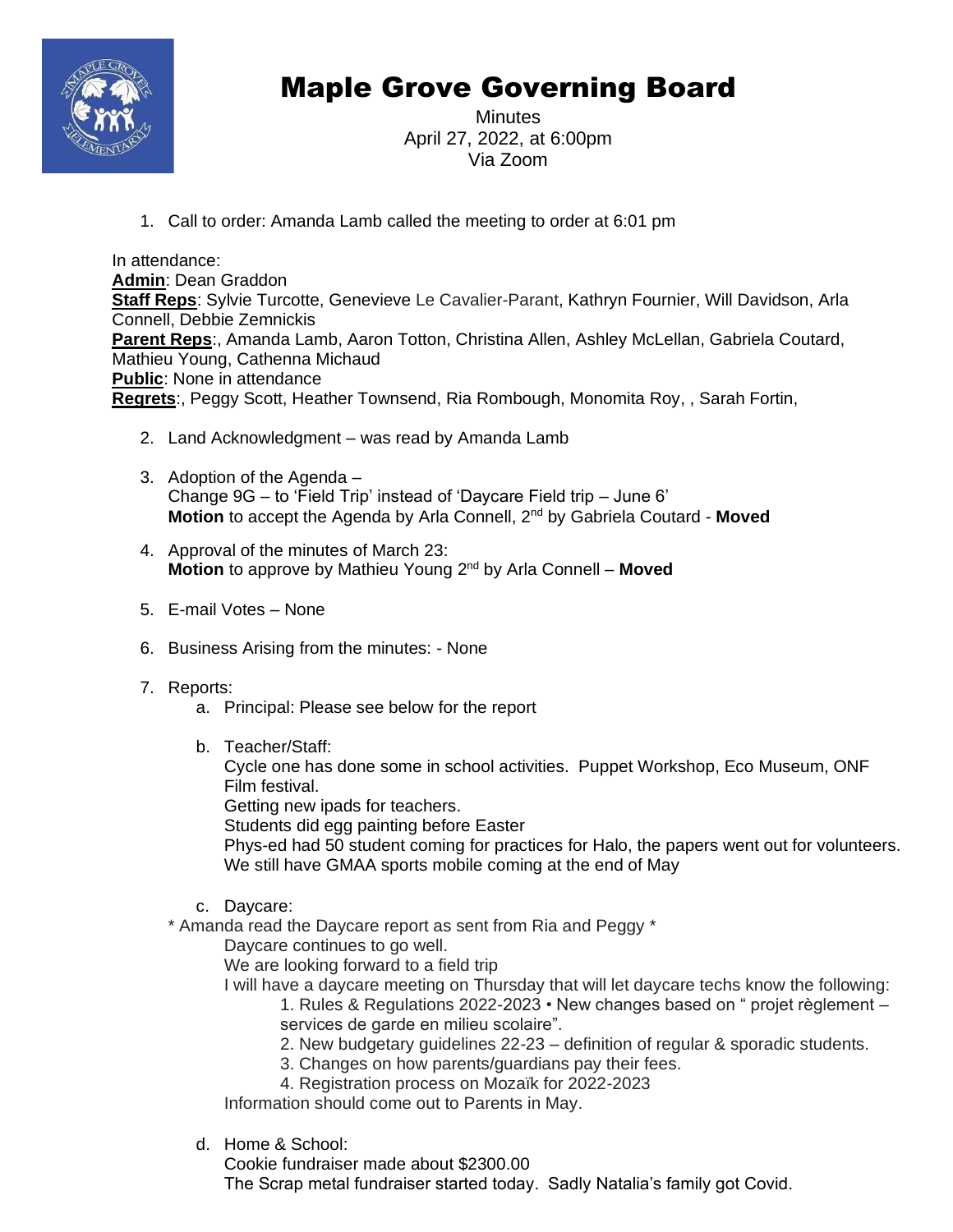Grad committee will be meeting soon.

- e. PC Rep: No report
- f. Commissioner: Not in attendance tonight
- 8. Correspondence/Consultations: None
- 9. Regular Business
	- a. Code of Conduct 2022-2023 There are minor changes. Added: Student & Staff Respect. The red & yellow forms are back, & dress code now include the sweater and sweatshirt. Motioned to approve the Code of Coduct for 2022-2023 by Cathenna Michaud, 2<sup>nd</sup> by Gabriela Coutard – **Moved**.
	- b. Calendar 2022-2023

This is not up for approval, only for notification. We will have 3 terms next year, with a back up of 2 terms if required. **Motioned** for the calendar by Ashley McLellan, 2<sup>nd</sup> by Mathieu Young – Moved

c. School Fees 2022-2023

The school list is identical to the previous 2 years. The only changes are related to the updated cost of the workbooks. The cost for Photocopy is 60% of past cost/# of families and then rounded.

Cost per grade

K4 & K5  $\frac{1}{3}$  \$ 30.00 G1 & 2  $\parallel$  \$55.48  $G3 8 4$   $\frac{1}{3}$  108.69  $G5 86$   $\frac{1}{3}$  103.70

Q: Do we still use the agenda?

A: Yes, for the Grades  $1 - 6$ . Some families use it more than others, but it teaches life skills.

**Motioned** for the 2022-2023 school fees by Christina Allen, 2<sup>nd</sup> by Ashley McLellan – **Moved**

d. Supply List 2022-2023

This is also very similar for the past few years. Once approved they will be added to the school webpage.

Q: Is Kleenex not supplied by the school board?

A: There was a class action suit regarding things that the schools can charge for school fees. Supplies have similar rules. Kleenex is not mandatory, and the school board does not provide.

**Motioned** for the 2022-2023 school supply list by Cathenna Michaud, 2<sup>nd</sup> by Mathieu Young– **Moved**

e. Capital Project Priorities

Presented my Mr. Graddon,

In the past this was a wish list for school. Now it is a mass inventory. There are items marked as urgent, can wait or long term. All items are now on the list, each year they get checked and modified, but schools can individually add items that they believe the school board has missed.

Q. Gym equipment is marked as 5 basketball baskets, but we have 6.

A. 1 basketball net may be ok, and not need any work.

**Motioned** for the Capital Projects as presented by the principal Mr. Graddon by Ashley McLellan, 2nd by Gabriela Coutard – **Moved**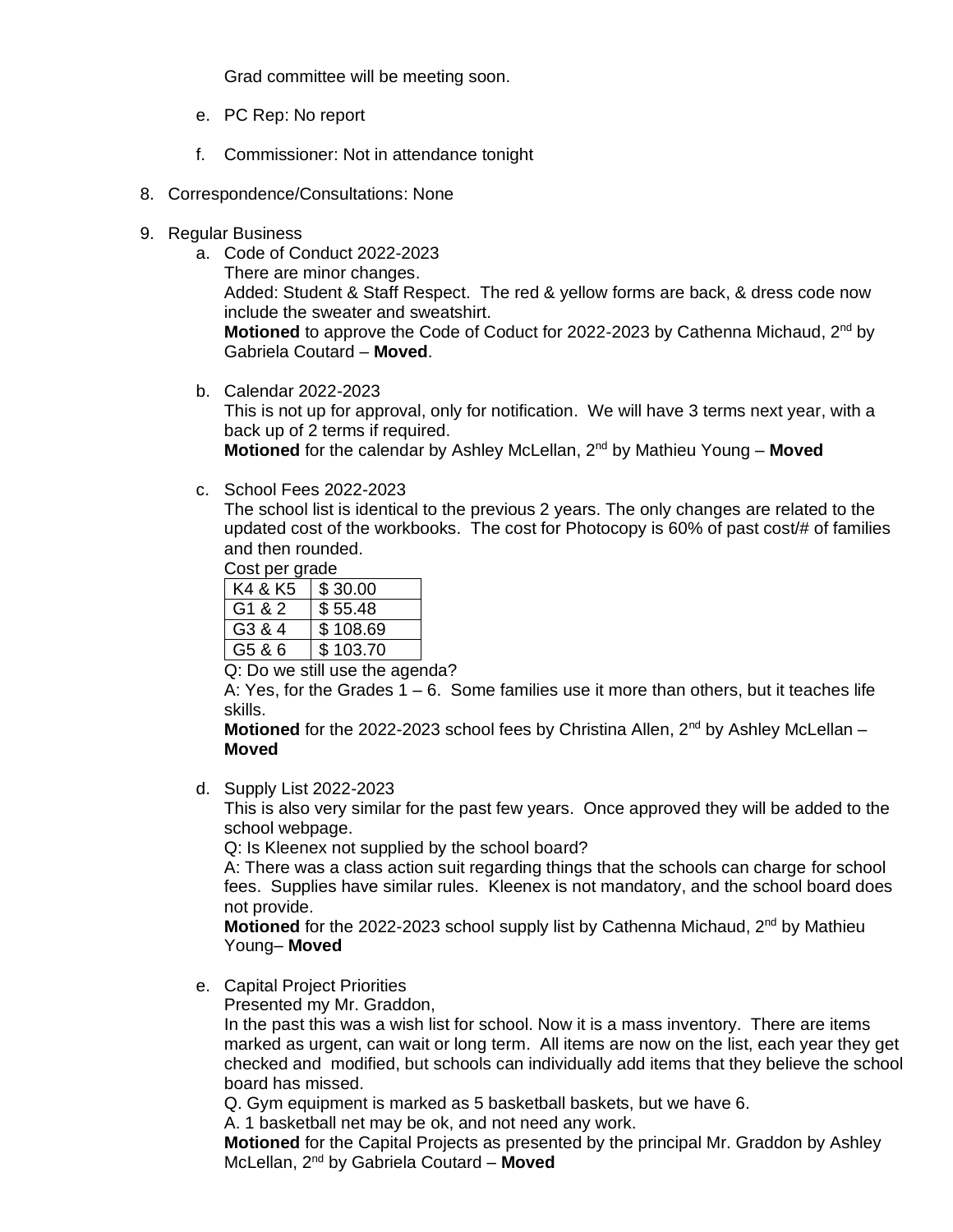f. Lakeside Music Concert

There will need to be a schedule change for Grade 5 & 6 to go to the Lakeside Music Concert on May 18th between 10:30 & 11: 20am. They will go with their teachers and come back for lunch.

**Motioned** for the schedule change by Arla Connell, 2<sup>nd</sup> by Kathy Fournier – Moved

g. Fieldtrip

The form below has the new items for discussion highlighted in yellow.

Q. What are the items on the grad trip?

A. De Voile en Voile – This is a Zipline / parcours Course

SOS Labyrinth– this is a labyrinth

Eggsectations – A restaurant

Q. How many grad students

A. There are only 35 graduating students this year.

**Motioned** to accept the field trips by Gabriela Coutard, 2nd by Christina Allen – **Moved**

h. Home & School,

i. School Start Fundraiser

This is a fundraiser to make it easier for parents to purchase school supplies. 'School Start' would take the class lists and break them into a package deal with add-ons. Parents would order straight from the site and would be able to make an additional donation if they choose. Shipping is \$6.50.

We received a sample package for a grade 3 class. The items are of good quality.

Q. Do they deliver the supplies to the school or to the parent's homes?

A. They are being sent to the parent's home; it may be possible to the school.

Q. What is the quality like?

A. Staples type quality. It looks decent.

Q. What happens if the parents are not happy? Who's responsible.

A. They would contact the company directly, the same as if there was an issue with Olivers Labels. The school would not have any thing to do with it.

Q. What happens with back orders?

A. This is a chance with any supplier.

**Motioned** for the School Start fundraiser by Ashley McLellan, 2<sup>nd</sup> by Aaron Totton – **Moved**

ii. Silent Auction

We have a created a Facebook page dedicated to the Auction. Some safeguards have been made to not allow bots in the group. There is also a question to answer before you can enter the group. Each post will be an individual item, with a picture, a start date, end date and starting bid. There have been many wonderful donations. The staff and crew have gotten some amazing items together.

Prizes: Buzz fit, chocolate strawberries, gift cards, suitcases, costume basket, books, etc. Q. Who will manage the Facebook page?

A. Parents on the Home & School.

Q. How are the people validated?

A. There is a question to answer before you can be accepted to the group. People can be kicked if they are inappropriate.

**Motioned** for the Silent Auction fundraiser by Arla Connell, 2<sup>nd</sup> by Aaron Totton – **Moved** 

- 10. Questions from the Public No Public in attendance
- 11. Varia None
- 12. Next Meeting: May 25<sup>th</sup> @ 6:00 pm
- 13. Adjournment: Motion to adjourn by Mathieu Young at 7:05 pm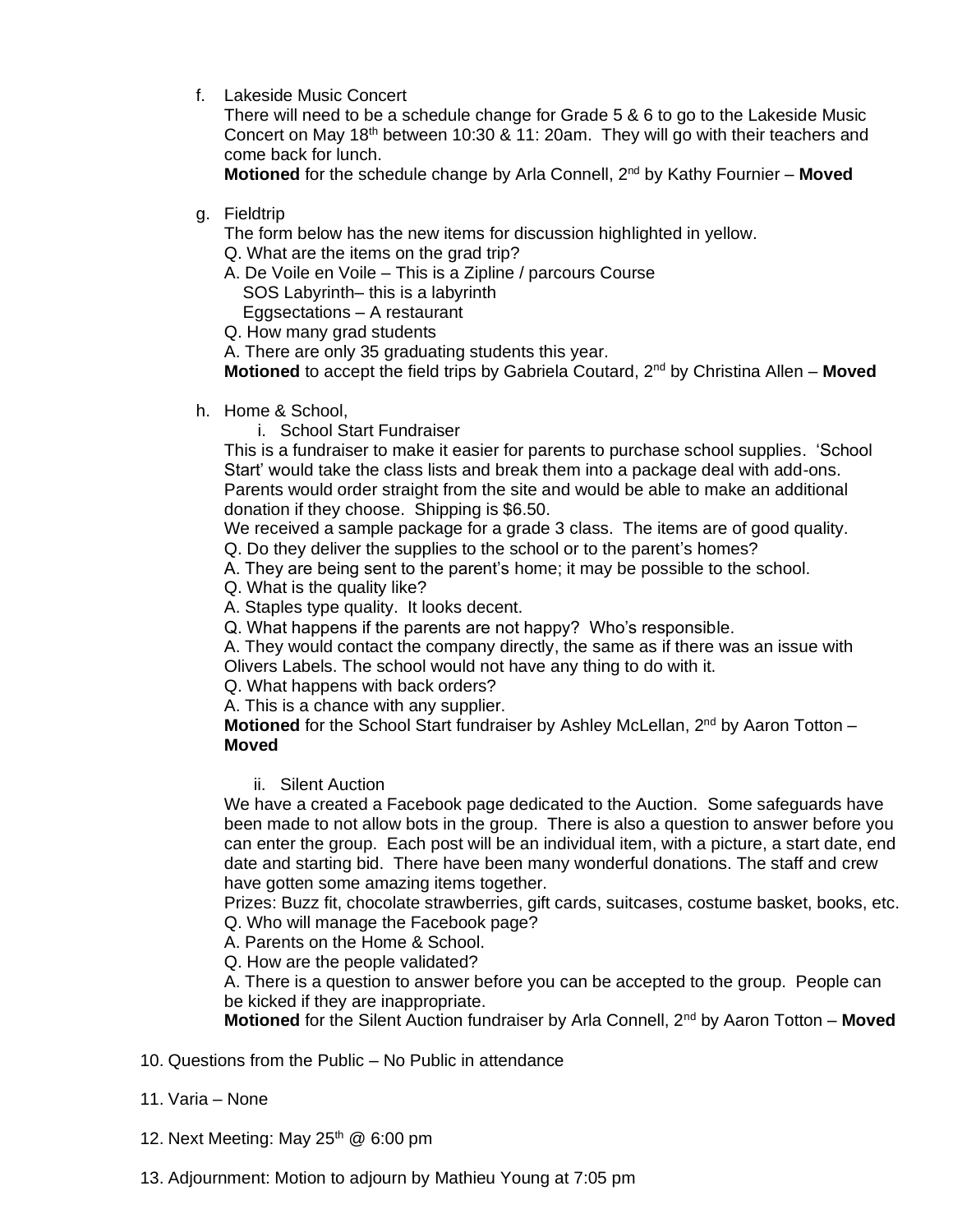# **Principal's Report –April 2022**

## **Graduation Ceremony**

The grad ceremony is scheduled for Tuesday June 14 at 10:30 AM. We are planning for an in-person ceremony, including parents, followed by a special lunch in class, then a party in the gym for the grads.

# **Vision Screening & Vision Care Program**

Students from K5 – Grade 6 were screened last week. The Lions' Club volunteers remarked on how well-behaved and cooperative the kids were. The May date for the optometrist exams and which students will need them are still to be confirmed. Any students who were absent and not screened will be permitted to participate in the full optometrist exam.

### **Registrations for 2022-2023**

We are right on the threshold of having enough students to open a third K4 group. We are confirmed for 3 classes in K5.

# **Summer Camp 2022**

Maple Grove will be used this summer for a City of Lachine summer camp. They will be using the senior hallway classrooms and the gym.

### **Summer Renovations**

With a third class opening at the grade 6 level, we will be needing a new classroom. Rooms 2, 11 and 12 will be renovated to create the space we need. Our specialized classroom will shift to Room 12.

### **Spring Playground Upgrades**

The small play structure shown below was installed today. Our major obstacle course and a pear ball structure should be installed in the next few weeks (dates still pending).